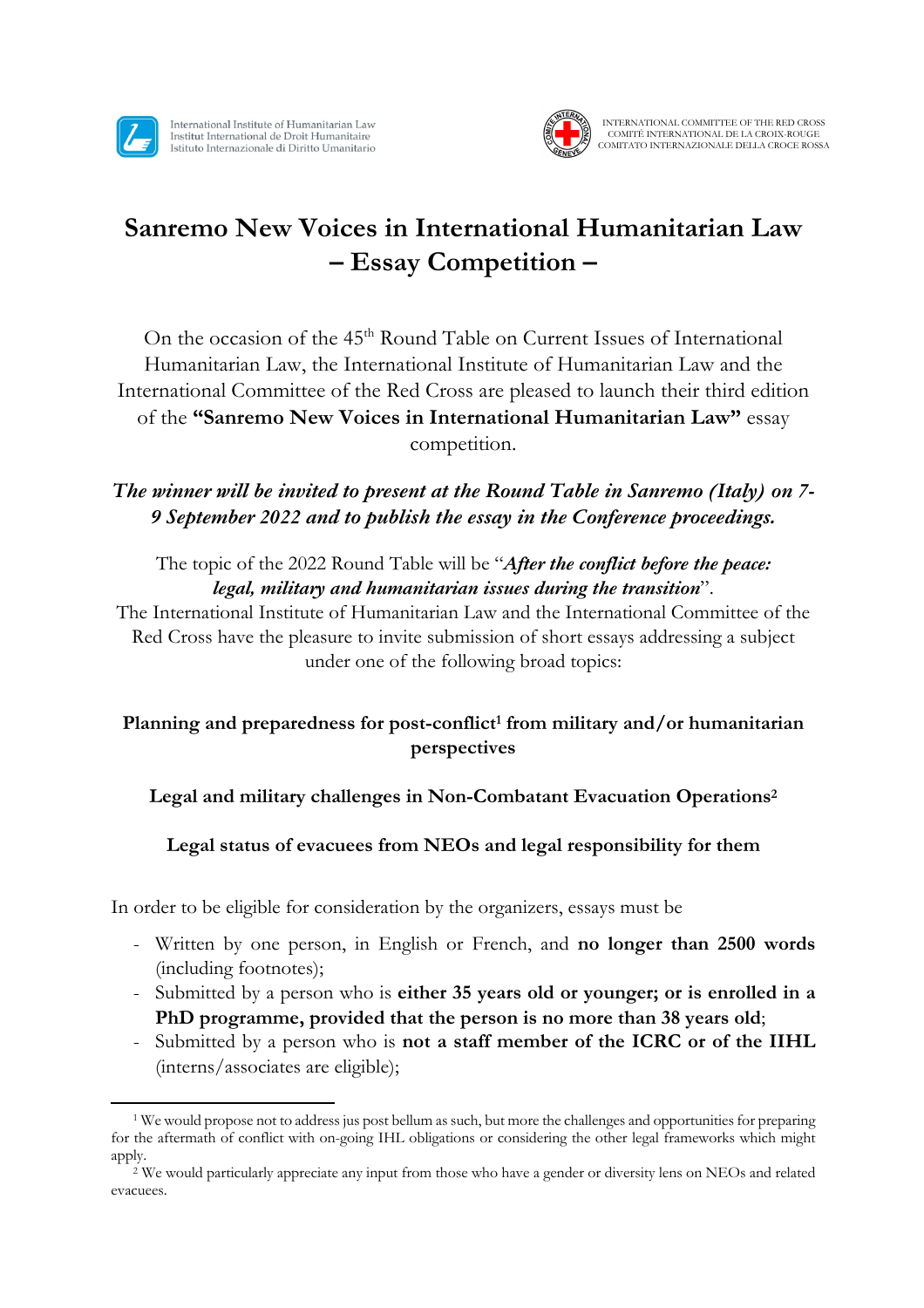- Received by the organizers **by 31 July 2022** (midnight, CET).

All essays must be submitted, in PDF format, to kethynne@icrc.org and to laura.dolce@iihl.org (**Subject: 'Submission for the 2022 essay competition'**).